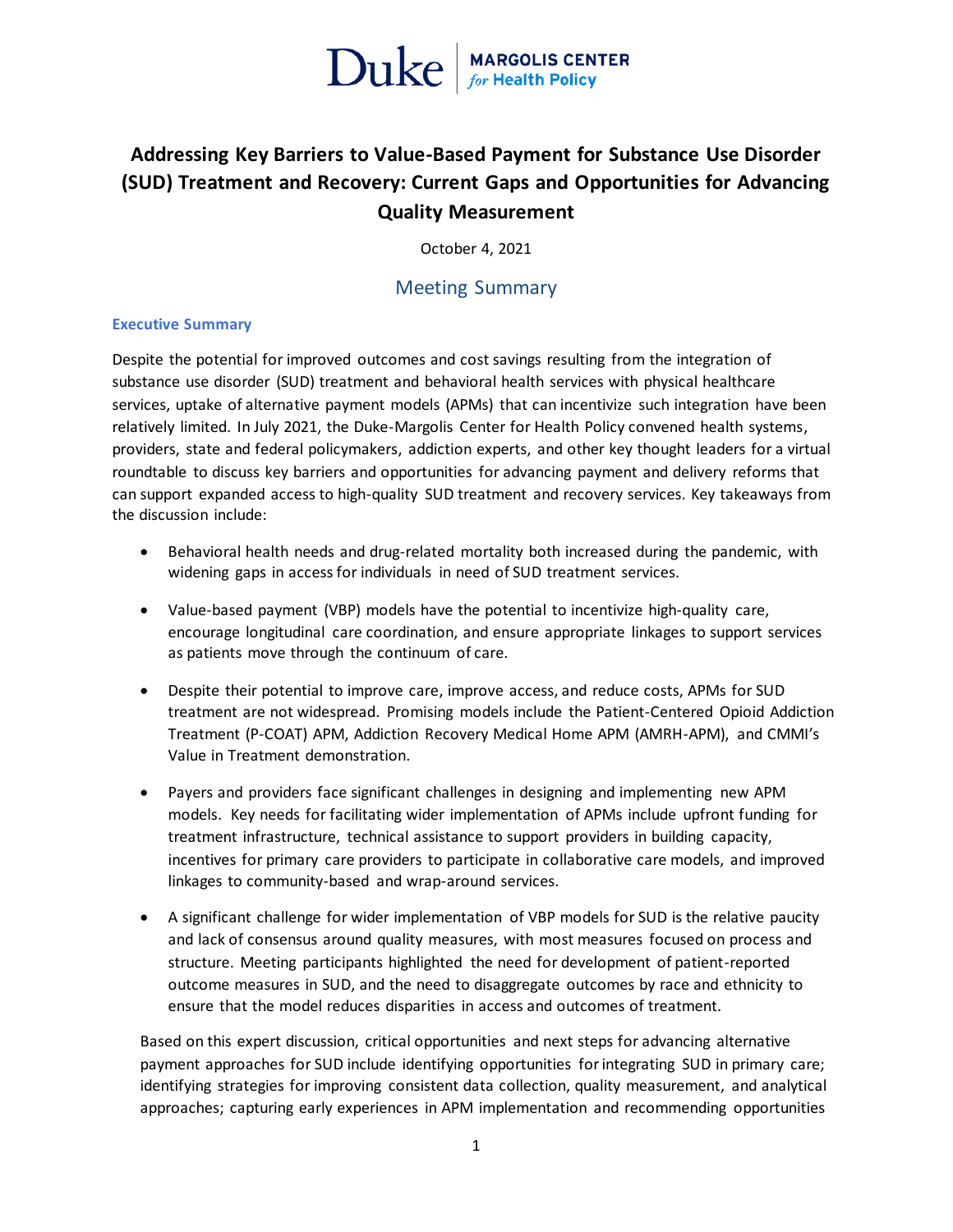### $\text{Duke}$  MARGOLIS CENTER

for improvement and broader use; and identifying actions states can take to support further adoption of SUD-focused APMs.

#### **Introduction**

Despite the potential for improved outcomes and cost savings resulting from the integration of substance use disorder (SUD) treatment and behavioral health services with physical healthcare services, uptake of alternative payment models (APMs) that can incentivize such integration have been relatively limited. In July 2021, the Duke-Margolis Center for Health Policy convened health systems; providers; state and federal policymakers; addiction experts; and other key thought leaders for a virtual roundtable to discuss key barriers and opportunities for advancing payment and delivery reforms that can support expanded access to high-quality SUD treatment and recovery services. Key topics included:

- Opportunities and barriers for adoption of APMs that can improve outcomes and reduce costs for individuals with SUDs;
- Challenges to identify and implement meaningful quality measures that can drive broader adoption of APMs; and
- Potential needs and next steps for establishing consensus on quality measures for SUD-focused APMs.

This meeting summary provides an overview of how the COVID-19 pandemic exacerbated the substance use crisis, key perspectives and takeaways from the virtual roundtable, and outlines a potential agenda for future research and coordination efforts to drive further adoption of innovative payment and delivery reforms that can improve early intervention practices and facilitate long-term recovery.

### **Widening Gaps in Substance Use Services During the COVID-19 Pandemic**

The COVID-19 pandemic has exacerbated the challenges of the substance use crisis and revealed longstanding gaps in access to quality care. Drug overdose deaths rose by over 30 percent between 2020 and 2021, rising to an all-time high of more than **95,000** reported deaths.<sup>\*</sup> While recent increases in drug-related overdose deaths have been driven largely by deaths related to synthetic opioids, such as illicitly manufactured fentanyl, there is also substantial [evidence](http://publichealth.lacounty.gov/sapc/MDU/SpecialReport/AccidentalDrugOverdoseReport.pdf) that the pandemic has exacerbated stressors and disruption of care forindividuals with SUDs. Recent [surveys](https://www.cdc.gov/mmwr/volumes/69/wr/pdfs/mm6932a1-H.pdf) by the Center for Disease Control and Prevention (CDC) have indicated that behavioral health needs have increased during the pandemic. However, a recent [analysis of claims](https://wellbeingtrust.org/news/new-milliman-report-highlights-mental-health-care-utilization-during-covid-19-pandemic/) by Milliman, Inc., indicates that utilization of services for behavioral health services—while recently bouncing back to pre-pandemic levels–has not risen enough to meet these additional demands.

Despite these recent challenges, persistent gaps in access to high-quality SUD treatment far precede the pandemic. A recent study, using data from 2013-2015 from th[e National Hospital Care Survey,](https://www.cdc.gov/nchs/data/nhsr/nhsr149-508.pdf) showed that among individuals who presented at the emergency department (ED) with an opioid-related issue, almost 20 percent made two or more visits and 1.2 percent died within 30 days post-discharge. Nationally, an estimated [10.3 percent](https://www.samhsa.gov/data/sites/default/files/reports/rpt29393/2019NSDUHFFRPDFWHTML/2019NSDUHFFR1PDFW090120.pdf) of the more than 21.6 million people 12 or older needing substance use services in 2019 received it and more than [half of all rural counties](https://onlinelibrary.wiley.com/doi/abs/10.1111/jrh.12307) lack any Drug Enforcement Administration (DEA)-waivered provider that can provide buprenorphine in an office-based setting. Poorly-managed behavioral health conditions like SUDs are also a major driver of health care

 $\overline{a}$ 

<sup>\*</sup> Based on data available for analysis on September 25, 2021.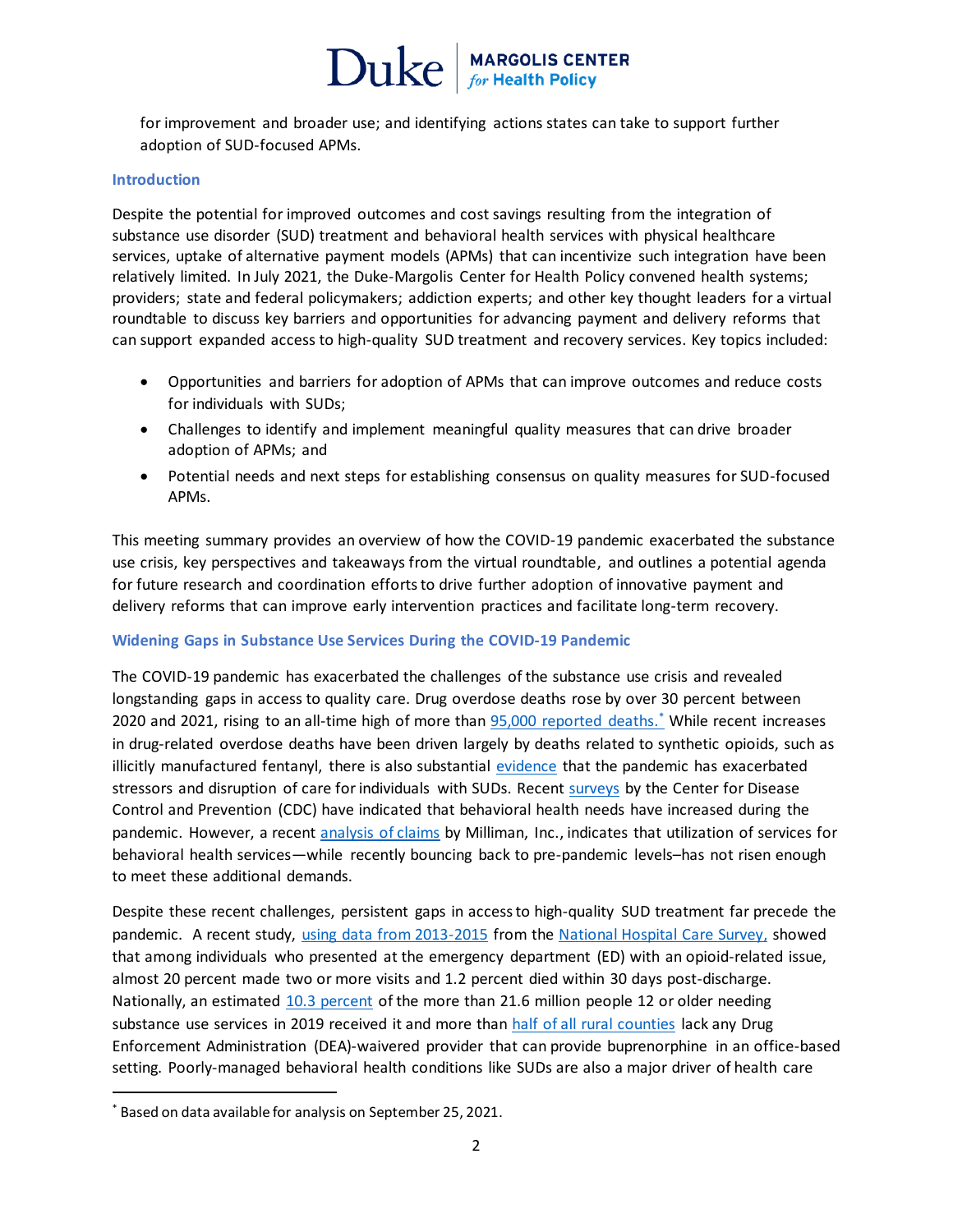spending. A [study](https://www.nationalalliancehealth.org/www/initiatives/initiatives-national/workplace-mental-health/pathforward/milliman-report) by Milliman found that six percent of individuals with co-morbid behavioral and physical health conditions drove 44 percent of all health care spending for the study population. With missed opportunities for intervention for high-risk individuals, gaps in access to evidence-based care, and fragmented care delivery approaches that result in poor outcomes for patients and higher health care costs, systemic reforms are needed to advance a "whole-person approach" to substance use recovery that addresses patients' physical, behavioral, and social needs throughout the recovery process.

#### **The Case for Value-Based Payment for Substance Use Disorder Treatment and Recovery Services**

Value-based payment, including APMs or pay-for-performance arrangements, can be a critical tool to incentivize high-quality, coordinated care that can support continued disease management. Individuals with SUD often have complex psychosocial needs that may require varying levels of inpatient or residential treatment, outpatient medication management, cognitive behavioral therapy or other counseling, peer supports, or other wrap-around social supports. Comprehensive or "team-based" care delivery models can support coordination across these services; facilitate improved delivery of evidencebased practices, such as Medication for Opioid Use Disorder (MOUD); and connect individuals to the appropriate level of care through the recovery process. Given the impact of unmanaged SUD in driving overall health care costs, VBP approaches and accountability for outcomes may help address critical gaps in current treatment systems, including a limited workforce, lack of support as patients transition between levels of care, gaps in longitudinal care coordination, and appropriate linkage to social supports.

Along with the financial case for new payment approaches for SUD, recent influxes in federal funding may help provide health systems and state policymakers with additional tools to support system transformation. In addition to traditional Medicaid, Medicare, and third-party reimbursement structures, states have received an additional \$3.15 billion in Substance Abuse Prevention and Treatment (SAPT) block grant funding through the [FY 2021 Omnibus Appropriations Bill](https://rules.house.gov/sites/democrats.rules.house.gov/files/BILLS-116HR133SA-RCP-116-68.pdf) and the [American Rescue Plan Act of 2021](https://www.congress.gov/117/bills/hr1319/BILLS-117hr1319enr.pdf) (ARPA). ARPA also funded treatment priorities, including Certified Community Behavioral Health Clinics (CCBHCs) Expansion Grants and \$450 million in additional funding for Substance Abuse and Mental Health Services Administration (SAMHSA); Health Resources and Services Administration (HRSA) programming, including funding for mental health and addiction services, workforce education and training, suicide prevention, and public education campaigns. Additionally, recently [announced settlements](https://www.jnj.com/johnson-johnson-reaches-opioid-settlement-agreement-with-new-york-state-consistent-with-terms-of-previously-announced-broader-settlement-agreement-in-principle) with Johnson & Johnson and opioid distributors will mean an additional \$26 billion to participating states for the purposes of funding opioid-related expenses.

Across the health care system, payers and providers are increasingly moving away from fee-for-service (FFS) and toward VBP arrangements that reward high-value, cost-effective care. In October 2019, the Health Care Payment Learning and Action Network (LAN) set an [aggressive target](https://innovation.cms.gov/innovation-models/health-care-payment-learning-and-action-network) for accelerating the percentage of US health care payments tied to quality and value, setting a goal that at least 25 percent of Medicaid and commercial payments and 50 percent of payments in both traditional Medicare and Medicare Advantage should occur through the adoption of shared-risk APMs by 2022. Despite this momentum toward value-based care, uptake of APMs focusing on behavioral health conditions has been relatively limited. With new federal resources and momentum toward value-based care, increased adoption of APMs can help address critical gaps in treatment systems that have failed to provide quality care for individuals with SUDs. With new and innovative models only beginning to proliferate,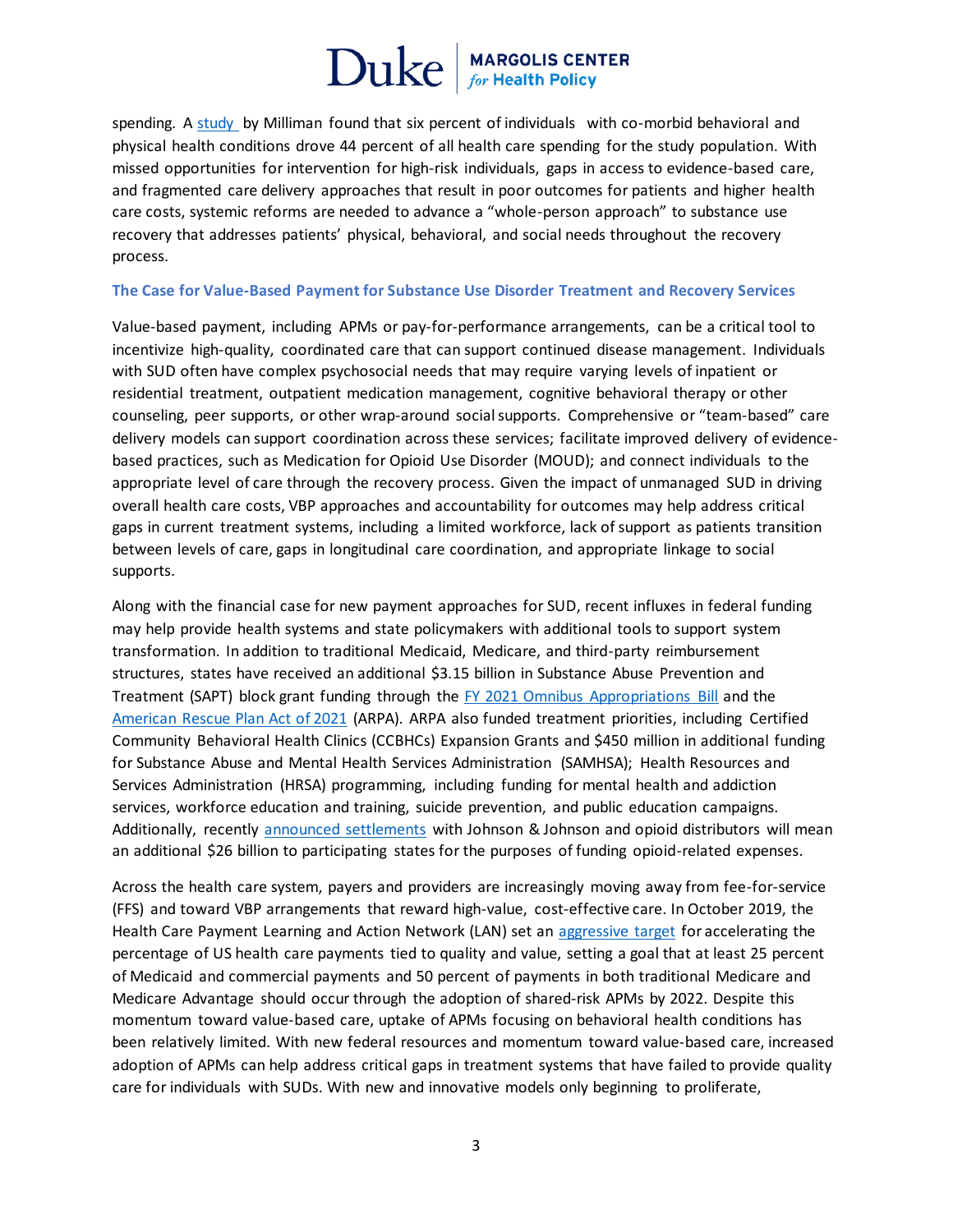understanding key challenges and leveraging opportunities for coming to consensus can help drive improved adoption of effective models.

#### **Challenge and Opportunities for Advancing Alternative Payment Models for SUD Treatment**

Throughout the roundtable discussion, participants detailed their own challenges and lessons learned in exploring and implementing alternative payment approaches, as well as key barriers to VBP that may be meaningfully addressed through policy or collective action by stakeholders across the addiction treatment community. While the discussion reflected a rich diversity of perspectives, priorities, and levels of optimism regarding the health system's capacity and receptivity to behavioral health-focused APMs, there was little disagreement among the group that chronic underinvestment, lack of parity, and fragmented care delivery approaches for SUD treatment have resulted in poor access and outcomes for patients. However, many participants did highlight progress in implementing both smaller-scale models and partnerships, as well as momentum within state Medicaid programs resulting from 1115 waivers, CMS [Section 1003](https://www.medicaid.gov/medicaid/benefits/behavioral-health-services/substance-use-disorder-prevention-promotes-opioid-recovery-and-treatment-for-patients-and-communities-support-act-section-1003/index.html) Demonstration Projects to Increase Substance Use Provider Capacity, and APM targets for Medicaid Managed Care Organizations (MCOs).

The following reflect takeaways from the discussion on promising models for expanding APM approaches, system barriers to advancing APM models for SUD, and potential strategies for addressing key issues around quality measurement, as well as potential next steps to support the advancement of quality measurement and APMs moving forward.

#### *Existing Alternative Payment Models for SUD and OUD Treatment*

To better understand the challenges and opportunities for advancing alternative payment models for addiction treatment and recovery services, roundtable participants highlighted several promising payment models in various stages of implementation by a number of health systems, in partnership with both public and commercial payers. These models included:

- Patient-Centered Opioid Addiction Treatment (P-COAT) APM: Designed by the American Society of Addiction Medicine (ASAM) and the American Medical Association (AMA), the [P-](https://www.asam.org/docs/default-source/advocacy/asam-ama-p-coat-final.pdf?sfvrsn=447041c2_2)[COAT](https://www.asam.org/docs/default-source/advocacy/asam-ama-p-coat-final.pdf?sfvrsn=447041c2_2) model is designed to support team-based Office-Based Opioid Treatment (OBOT). Opioid Addiction Treatment Teams (OATTS) receive risk-adjusted payments for initiation of treatment (evaluation, diagnosis, and treatment planning), as well as an ongoing monthly payment to provide or coordinate medication, psychological treatment, or social services. Performance measures tied to payment include the percentage of patients who filled prescribed medications, demonstrated compliance with treatment plans, demonstrated compliance with drug-testing programs, and the number of opioid-related ED visits.
- **Addiction Recovery Medical Home APM (AMRH-APM):** Designed by the Alliance for Addiction Payment Reform, the [AMRH-APM a](https://www.incentivizerecovery.org/)pplies a chronic disease management model, over a five-year period, to support patients through long-term recovery management. Although the model is intended to be flexible, key elements include individualized treatment and recovery plans, care recovery teams, payment tied to patient outcomes, and potential shared savings from coordinating patient care across health services. The model is currently in pilot development in local commercial and Medicaid markets, and in a statewide Medicaid exploration effort.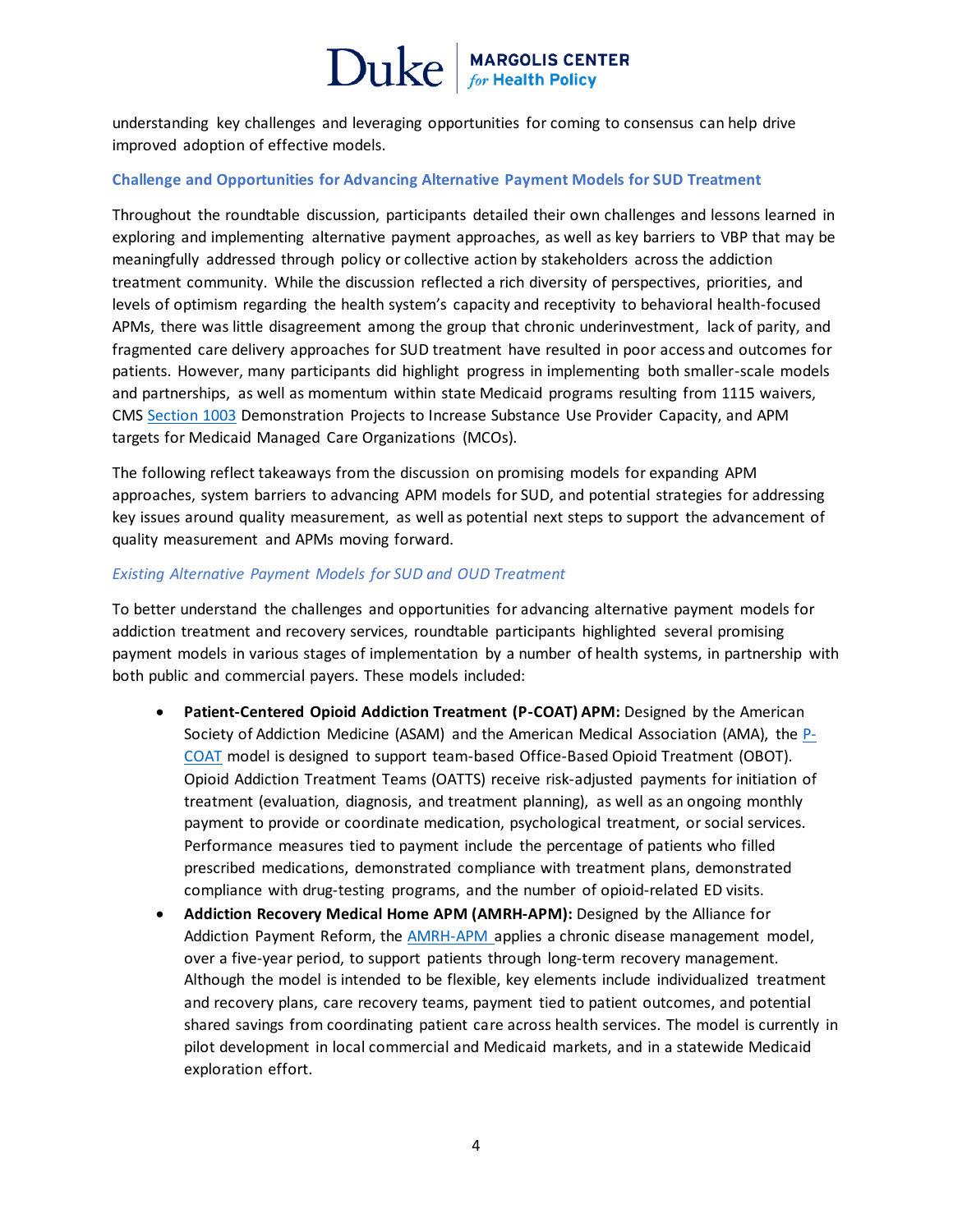## $\operatorname{Duke}|_{\scriptscriptstyle\text{for Health Policy}}$

• **The Center for Medicare & Medicaid Innovation (CMMI) "Value In Treatment" Demonstration:** Representatives from CMS provided roundtable participants with an overview of their Maternal Opioid Misuse (MOM) Model and the Value in Opioid Use Disorder Treatment Demonstration Program. The [Value in Opioid Use Disorder Treatment](https://innovation.cms.gov/innovation-models/value-in-treatment-demonstration)  [Demonstration Program](https://innovation.cms.gov/innovation-models/value-in-treatment-demonstration) is a 4-year demonstration program, begun in April 2021, intended to increase access to opioid use disorder (OUD) treatment services for the Medicare FFS population, improve physical and mental health outcomes, and reduce health care costs for individuals with OUD. As part of the demonstration, participating providers will receive a permember, per-month (PMPM) care management fee and will be eligible for performancebased incentives payable based on participant's performance with respect to criteria specified by CMS (e.g., evidence-based medication-assisted treatment (MAT) and patient engagement and retention in treatment).

#### *Addressing Barriers to Further Adoption of SUD Payment Reform*

Reflecting perspectives from state policymakers, public and private payers, health systems, treatment providers, and other experts, roundtable participants reflected on some of the many systemic, cultural, and policy challenges that have hindered delivery of patient-centered quality care for SUDs generally, and implementation of value-based models, specifically. Some key priorities for addressing common barriers included:

- **Increase investment in treatment infrastructure and reimbursement for services:** Despite the recent influx of federal funding, participants noted that public investment in SUD treatment systems remains inadequate and reimbursement rates for behavioral health services—which are consistently [lower](https://www.google.com/search?q=SUD+reimbursement+rates+too+low&rlz=1C1GCEB_enUS923US923&oq=SUD+reimbursement+rates+too+low&aqs=chrome..69i57j33i299.3833j1j7&sourceid=chrome&ie=UTF-8) than physical health services—continue to contribute to gaps in provider workforce and access. As such, participants cautioned that models focusing on immediate costsavings are unlikely to expand access, and that true cost savings—reflecting improved management of both physical and behavioral health conditions—are more likely to accrue over a longer period of time.
- **Need for federal, state, and health system leadership:** Participants pointed to a long history of underinvestment and fragmentation in the behavioral health system and stigma against people with SUD as enduring barriers to payer and provider willingness to explore alternative payment approaches in SUD treatment. Tackling a challenge of this magnitude will require significant leadership and political will from health system leaders and payers, with federal and state policymakers having significant payment and policy levers to help prioritize reform.
- **Don't let the perfect be the enemy of the good:** The chronic, often reoccurring nature of SUD and the need for patients to navigate through levels of care, multiple providers, and social supports on the path to recovery can contribute to significant challenges in adopting shared risk arrangements. Further, many substance use treatment providers may not have capacity or confidence in implementing models with shared downside risk. As a result, "starting small" with bundled payments, pay for reporting, shared upside-only APM's, or incentives toward structural improvements may be realistic, initial steps for some health systems.
- **Provide greater support for integration of SUD treatment in primary care:** With only 20 percent of individuals receiving SUD care in a [specialty settings](https://pubmed.ncbi.nlm.nih.gov/16816223/), supporting primary care providers will be critical for expanding access to high-quality services. Participants discussed the need for greater training, resources, and technical support for primary care providers in treating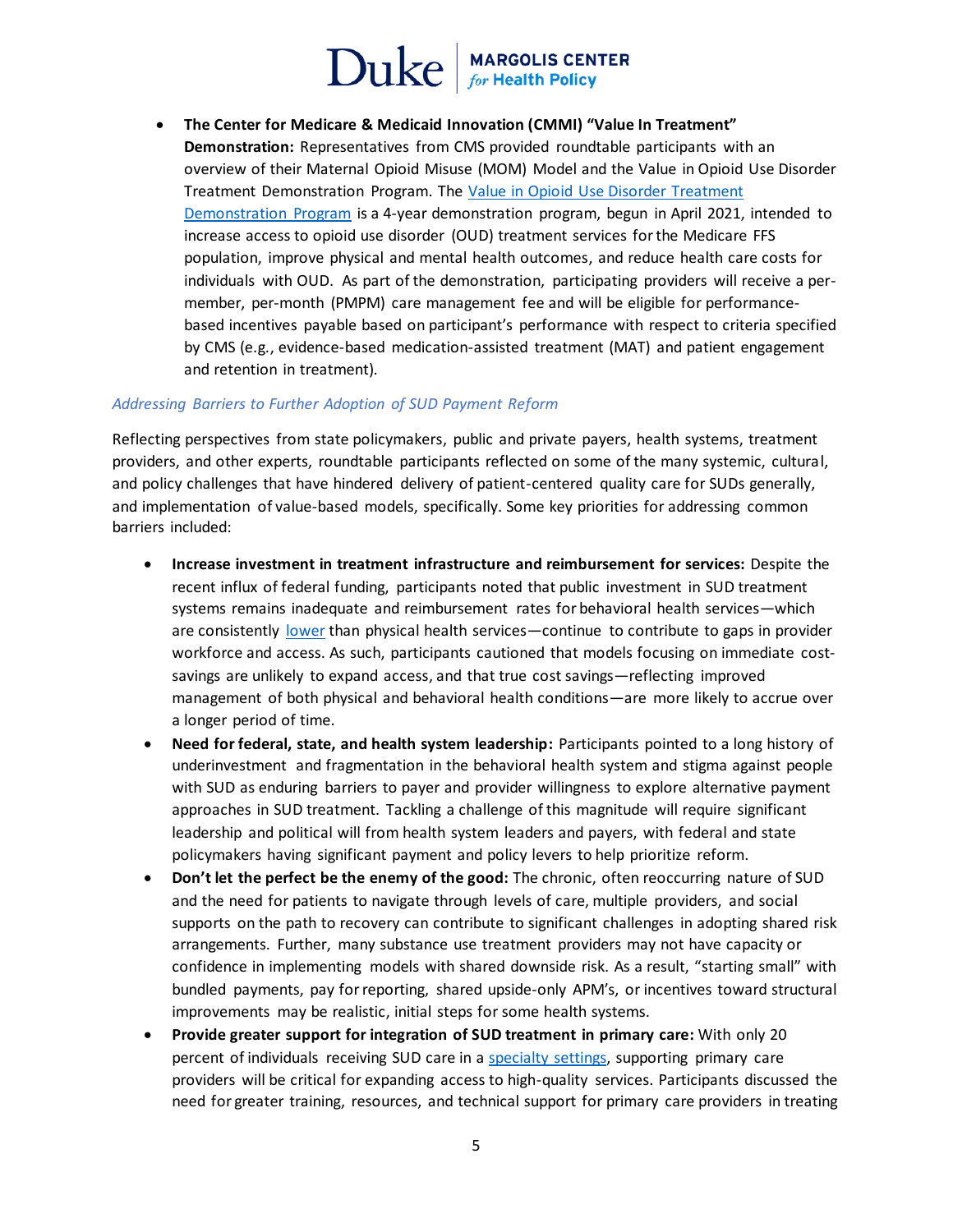# $\operatorname{Duke}|_{\scriptscriptstyle\text{for Health Policy}}$

complicated cases; incentives for Screening, Brief Intervention, and Referral to Treatment (SBIRT); support for primary care practices in adopting case management collaborative care models; and incentives for improving integration with specialty providers and social support services. Participants also highlighted the importance of care coordination or PMPM payments, as included in the Value in Treatment Program, as vital to supporting these care coordination efforts.

• **Encourage evidence-based approaches for treating multiple substance use disorders:** With a number of current reform efforts focusing specifically on treatment of OUD, participants noted the increasing role of stimulants and polysubstance use in rising mortality trends and the need for payment models to incentivize the adoption of evidence-based approaches, such as contingency management and other methods for addressing the full range of patient needs.

**Incentivize community-based services and social supports as individuals transition to recovery**: A whole-person approach to recovery includes appropriate counseling, peer and community-based supports, and connections to necessary supports to address housing, employment, and other social needs. Care coordination is integral to navigating these services as patients transition through levels of care. As such, payment and delivery reforms should incentivize care coordination and the building of networks and partnerships with community-based services. A number of participants also raised the importance of supporting telehealth, and other innovations to reach patients in a flexible way that meets their needs, particularly during the pandemic.

To overcome some of these barriers, participants emphasized the role of state and federal policymakers in incentivizing and generating momentum for value-based approaches, while acknowledging the heterogeneity of the treatment system and the need for flexible approaches in a variety of settings. As the largest payer of SUD services, state Medicaid programs have significant ability to shift toward VBP approaches and leverage contracts with MCOs. At the state level, SAPT block grant funding, State Opioid Response grants, and other funding streams also can go to support upfront costs associated with care delivery reforms, including provider training and technical assistance, data infrastructure improvement, bundle administration support, risk corridors, and wrap around services. Lastly, a number of participants pointed to the ability of the federal government to support states with improved data collection and to generate momentum for initiatives, such as CCBHCs.

### *Focusing on Key Barriers: Moving toward Consensus on Quality Measures to Inform APMs*

Although participants discussed many different practical challenges related to implementation of APMs, a lack of consensus within the addiction field on adopting uniform quality measures across settings that measure and pay for value remains a significant barrier to APM implementation. Participants discussed the relatively few SUD measures that currently are used as the basis for payment related to quality, including the limited number of [Adult Core Health Care Quality Measures](https://www.medicaid.gov/medicaid/quality-of-care/downloads/2021-adult-core-set.pdf) in Medicaid and reliance on process-level Healthcare Effectiveness Data and Information Set (HEDIS) measures, such a[s Initiation and](https://www.ncqa.org/hedis/measures/initiation-and-engagement-of-alcohol-and-other-drug-abuse-or-dependence-treatment/)  [Engagement of Treatment](https://www.ncqa.org/hedis/measures/initiation-and-engagement-of-alcohol-and-other-drug-abuse-or-dependence-treatment/) and [Follow Up After Emergency Department Visit](https://www.ncqa.org/hedis/measures/initiation-and-engagement-of-alcohol-and-other-drug-abuse-or-dependence-treatment/) for Alcohol or Other Drug Dependence. While participants expressed differing levels of confidence in the association between retention in treatment and overall improved patient outcomes, there was wide agreement on the need for research that can better link achievement of quality measures to improved patient outcomes and reduced healthcare spending as well as the need for development of meaningful patient-reported outcome (PRO) measures. A number of providers underscored the wide gulf between what is currently measured in SUD care and [outcomes that matter to patients](https://www.communitycatalyst.org/resources/tools/peers-speak-out/pdf/Peers-Speak-Out.pdf) and providers, emphasizing the need to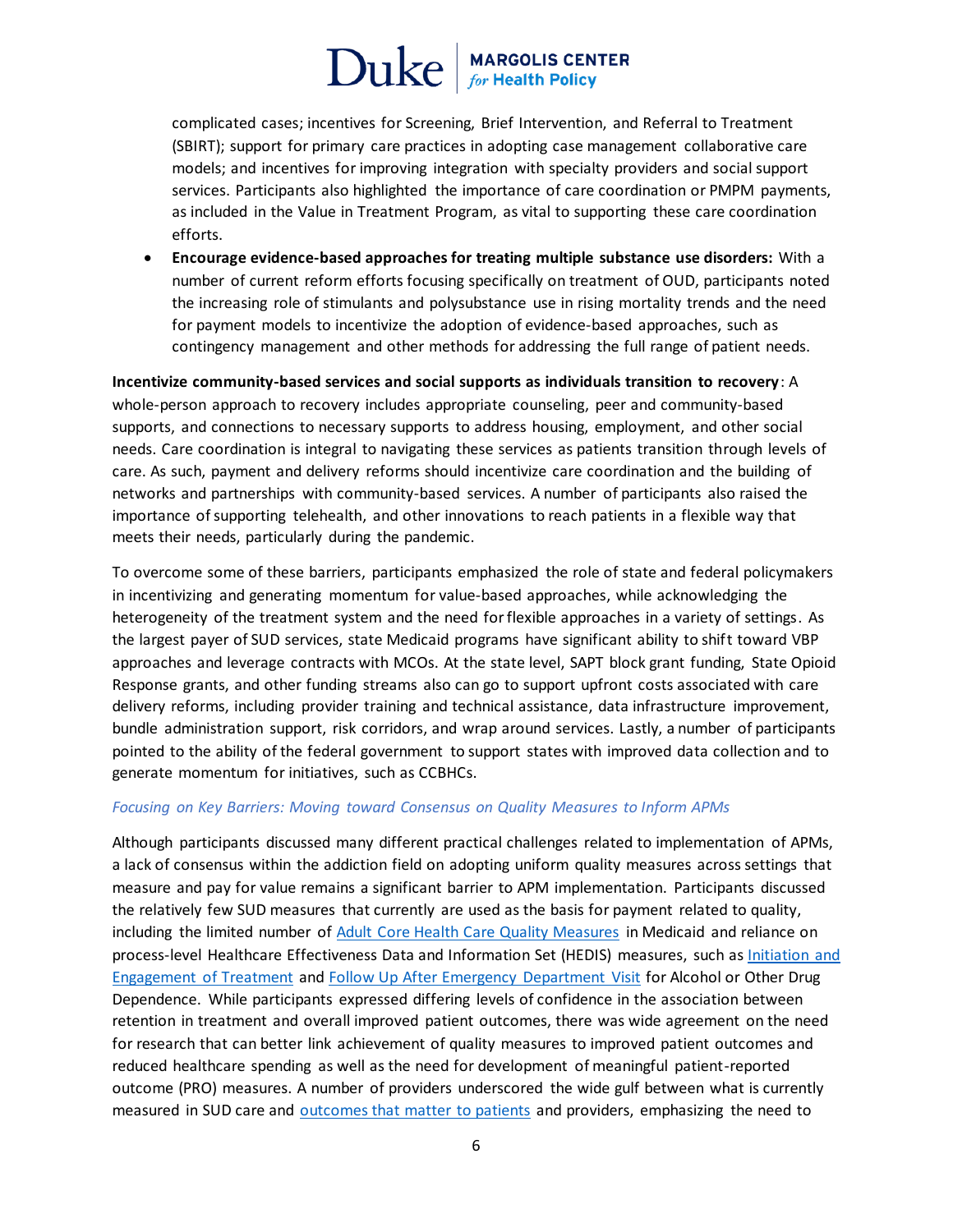develop patient-specific treatment plans and sometimes, work outside of traditional health systems to reach patients that have been stigmatized by previous interactions with the health system.

Participants pointed to a number of efforts underway to establish common quality measures that can be applied to create uniform quality comparisons across settings. These efforts include the National Quality Forum's (NQF) 2020 Final Report from its technical expert panel on [Opioids and Opioid Use Disorder:](https://www.qualityforum.org/Publications/2020/02/Opioids_and_Opioid_Use_Disorder__Quality_Measurement_Priorities.aspx)  [Quality Measurement Priorities,](https://www.qualityforum.org/Publications/2020/02/Opioids_and_Opioid_Use_Disorder__Quality_Measurement_Priorities.aspx) providing recommendations on priority gaps in quality measurement science and recommendations for adoption of quality measures across federal programs. The National Committee for Quality Assurance (NCQA) also recently released [a Behavioral Health Quality Framework:](https://www.ncqa.org/wp-content/uploads/2021/07/20210701_Behavioral_Health_Quality_Framework_NCQA_White_Paper.pdf)  [A Roadmap for Using Measurement to Promote Joint Accountability and Whole-Person Care,](https://www.ncqa.org/wp-content/uploads/2021/07/20210701_Behavioral_Health_Quality_Framework_NCQA_White_Paper.pdf) which attempts to align and coordinate quality measurements across the delivery system to help drive and measure behavioral health quality and outcomes. Additionally, Shatterproof's Rating System for [Addiction Treatment Programs Measure Set,](https://www.qualityforum.org/Projects/s-z/Shatterproof/Shatterproof_Rating_System_for_Addiction_Treatment_Programs_Measure_Set.aspx) is intended to provide consumers, payers, states, and referral sources with information on how addiction treatment providers align with Shatterproof's [National Principles of Care.](https://www.shatterproof.org/shatterproof-national-principles-care)

Despite these efforts, significant practical challenges remain to collect and share patient data that can be used for quality measurement, as well as more theoretical challenges in coming to agreement on quality measures that can serve as a proxy for value in APMs. While noting that many providers already track measures of patient progress and well-being (e.g., reduced drug use, employment status, subjective feelings of well-being) as a part of clinical care, participants cautioned that privacy restrictions under [42 CFR Part 2](https://www.ecfr.gov/cgi-bin/text-idx?rgn=div5;node=42%3A1.0.1.1.2) and limitations in Electronic Health Record (EHR) design often make accessing or sharing relevant patient data for the purposes of payment difficult. Several participants also noted the extent to which behavioral health carveouts in many states can cause data sharing challenges and can complicate sharing of claims information that would allow providers to holistically address a patient's physical and behavioral health needs. Furthermore, participants highlighted onerous federal reporting requirements for treatment providers, cautioning that poorly designed quality measurement requirements can contribute to additional provider burden. While these quality measurement challenges remain difficult, participants offered some potential ideas and paths forward to support more consistent and meaningful measurement approaches:

- **Invest in the continued development of PRO measures:** Several participants highlighted the [Recovery Capital Index](https://www.recoverycapital.io/) (RCI) as an emerging framework and construct for measuring a patient's multi-dimensional well-being as they transition into recovery. While the RCI has been implemented in a number of clinical care settings, the measurement of Recovery Capital generally within payment models is limited. Given the substantial costs of developing and validating PROs, participants suggested that the federal government could play a leading role in investing in PRO development that incorporates patient priorities and needs, similar to previous PROs developed for hospice care.
- **Build on successful models:** Noting the importance of care coordination and integration with specialty providers for office-based opioid treatment (OBOT) and other primary care models, a number of participants advocated for payment approaches that further incentivize integrated approaches. Potential examples are the [Virginia ARTS program](https://www.evms.edu/media/evms_public/departments/brock/OBOT-Providers-for-Medicaid-ARTS-Program.pdf) "Gold Card Office Based Opioid Treatment Program" and collaborative care models for depression. Within specialty settings, participants pointed to current experiences with established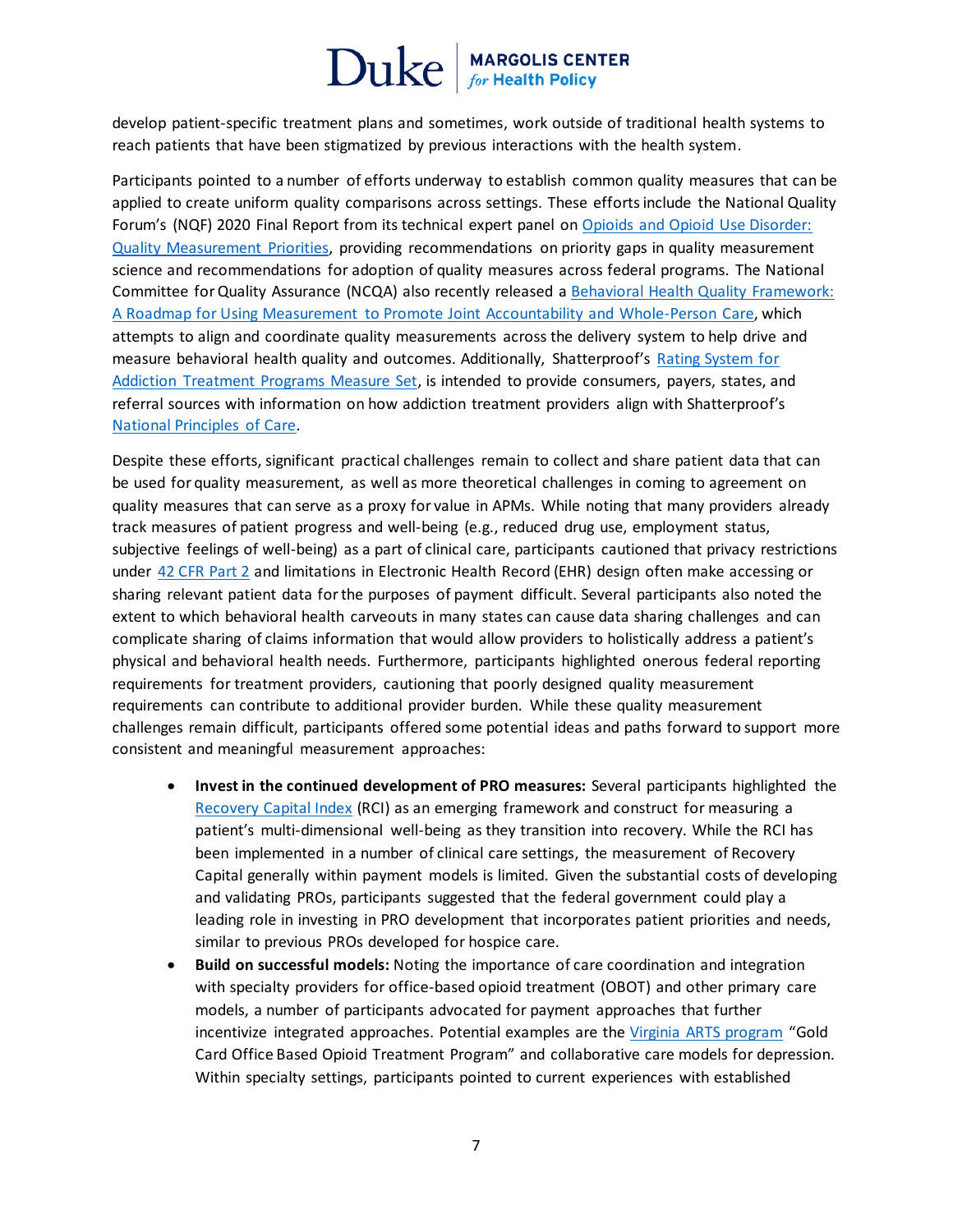requirements and quality measures for Certified Community Health Clinics demonstration projects as a potential model that could be studied and replicated more broadly.

- **Improve population and community-level data**: Prioritizing and funding improved data collection and research to advance both population and disaggregated community-level data on SUD prevalence, treatment access, and outcomes can help better define baseline needs and cost for the SUD population, while helping to identify gaps and disparities in health system access.
- **Build incrementally:** While participants reflected a range of perspectives on strategies for moving toward large-scale system transformation, a number of participants urged moving forward on APMs incrementally, starting with "pay for reporting" approaches that can reduce health system burden as health systems they move toward value-based approaches.
- **Track outcomes related to health equity:** With significant [evidence](https://www.ncbi.nlm.nih.gov/pmc/articles/PMC6087681/) of disparities in treatment access and outcomes for American Indian, Hispanic/LatinX, and Black communities, data collection, payers, and health systems designing APMs should protect against potential adverse selection and monitor outcomes to ensure that APM efforts do not have a disparate impact on communities of color.

### **Conclusion and Next Steps**

While there is no shortage of challenges for advancing VBP reform for substance use and behavioral health services, the roundtable discussion underscored the need to reform a system that has too often failed to provide quality care for patients. Throughout the discussion, participants were able to point to pockets of innovation, best practices, and potential models that can be examined further, highlighted, and scaled. With implementation of APMs for SUD still early in development, there is significant opportunity to extract early lessons learned from these experiences to share with stakeholders interested in implementing payment and care delivery reforms. At the same time, significant research and policy reforms are needed to help reduce established barriers within this space.

To support further adoption of APMs that can drive quality improvement, additional research and policy priorities for healthcare stakeholders include the need to:

- **Promote integration and care coordination within primary care:** Supporting primary care providers by implementing integrated care models is critical to expand access to MOUD and other evidence-based approaches. State and federal policymakers, funders, and academic institutions can prioritize resources, training, and technical assistance for providers while public and private payers can incentivize integrated care coordination approaches and greater linkages with specialty providers and community supports.
- **Drive consensus in the field on measurement, definitions, and analytic practices:** With limited experience and a lack of consensus on quality measures that can be linked to improved outcomes and reduced costs, moving towards consistent definitions and approaches for quality measurement and data analysis that can be applied across settings can reduce the burden of adoption for payers and health systems. In addition to efforts to drive expert consensus around quality measures themselves, additional work to promote alignment around key APM design issues, such as claims-based definitions for SUD patient populations, processes for attribution,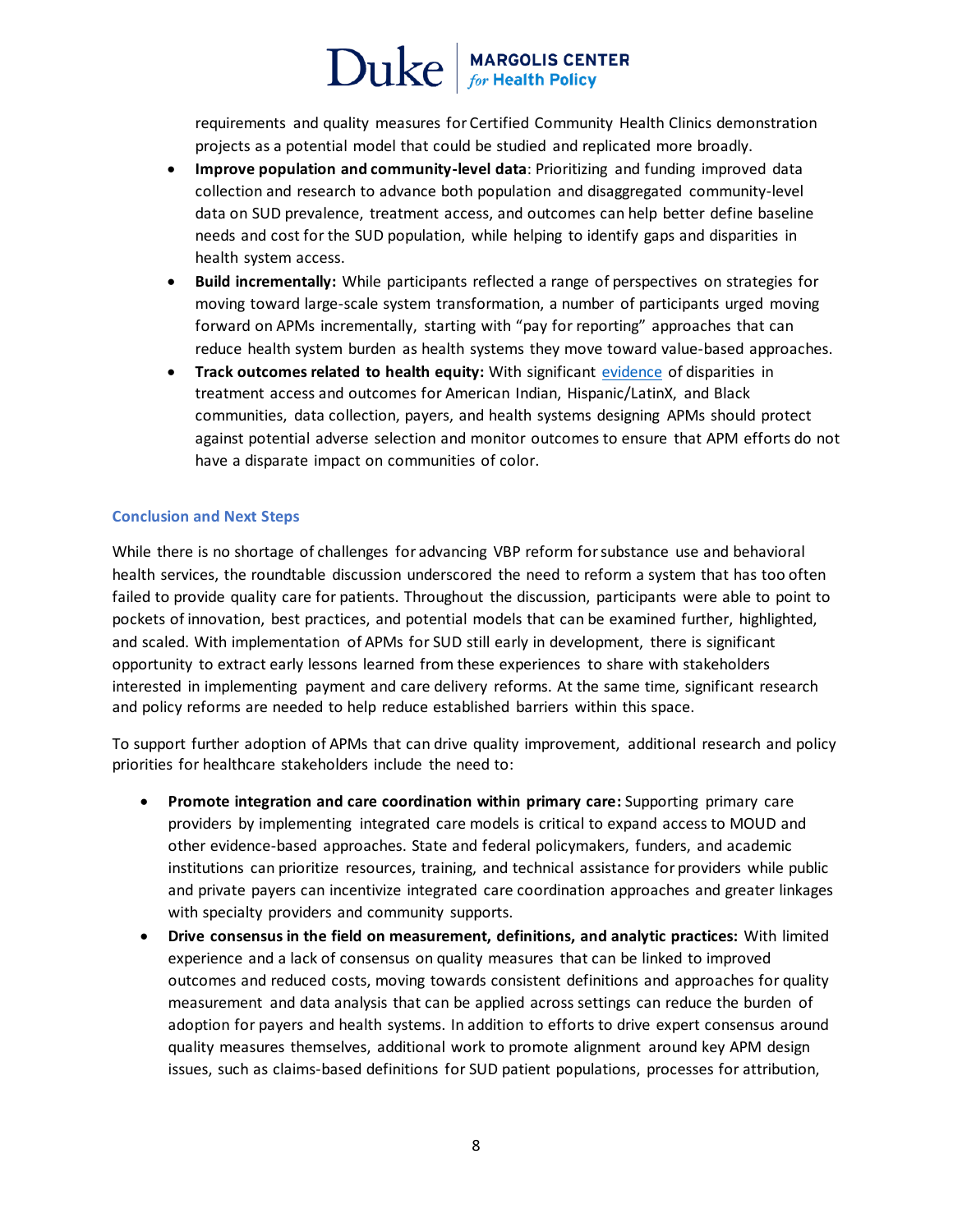and uniform analytical approaches can help reduce friction in the adoption of new models and support consistency across payers and settings.

- **Share early experiences with APM design and implementation:** With many integrated SUD models still early in implementation, research to better understand the landscape of APM innovation, as well as both quantitative and qualitative evaluations of implementation challenges and lessons learned, can help support other interested stakeholders in advancing APM models. On a state level, researchers also may evaluate payment and care delivery innovations of state Section 1115 waivers for SUD residential treatment based on performance measures and other data reported in Section 1115 demonstration reports.
- **Encourage state-level coordination between flexible SUD funding and Medicaid:** Medicaid remains a major payer of SUD services and driver of payment innovation efforts. However, with flexible federal and opioid litigation resources flowing to states, building partnerships and coordination between state Medicaid leaders and state behavioral health and substance use agencies can promote alignment of efforts, promote infrastructure and provider training, and support upfront or wrap-around costs that can further support healthcare transformation.

### **Roundtable Participants and Acknowledgements**

The following experts participated in the roundtable discussion "Addressing Key Barriers to Value-Based Payment for Substance Use Disorder (SUD) Treatment and Recovery: Current Gaps and Opportunities for Advancing Quality Measurement," hosted by the Duke-Margolis Center for Health Policy on July 29, 2021. The priorities and considerations in this paper reflect ideas generated during the discussion and subsequent feedback from participants, but does not necessarily reflect a formal consensus of the group, nor the endorsement of any specific participant or their organization. Duke-Margolis would like to thank Greg Williams as well as roundtable participants who offered their feedback on this summary.

### **Eric Bailly**

CM Business Solutions Director Anthem, Inc

**Shannon Biello** Director, National Treatment Quality Initiatives Shatterproof

**Francois de Brantes** Senior Vice President Episodes of Care Signify Health

**Akeiisa Coleman** Program Officer, Federal and State Health Policy Commonwealth Fund

### **Elizabeth Connolly**

Project Director, Substance Use Prevention and Treatment Initiative The Pew Charitable Trusts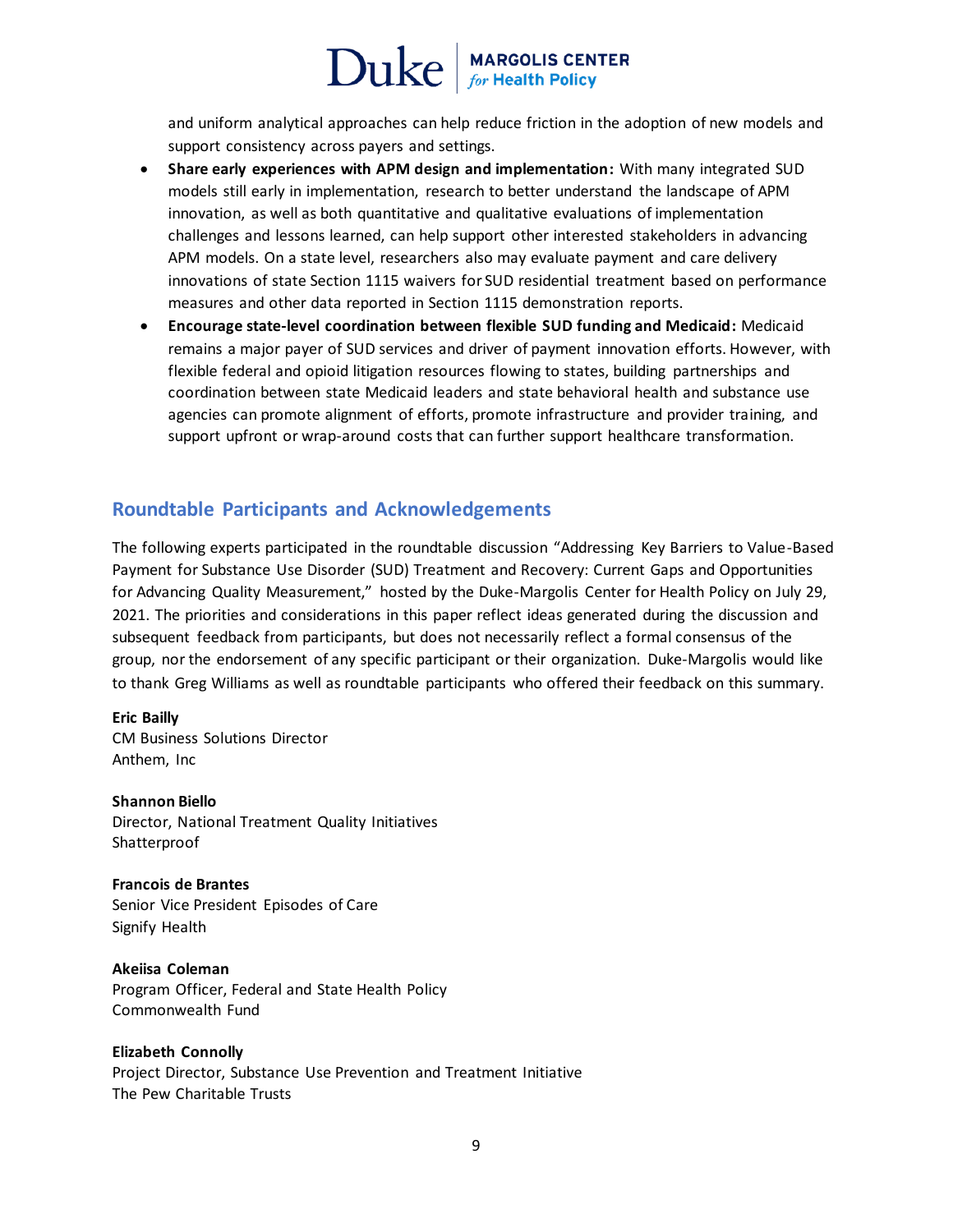

#### **Ashley DeGarmo**

Director Third Horizons Strategies

#### **Julie Donohue**

Professor, Vice Chair for Research, Co-Director of the Center for Pharmaceutical Policy and Prescribing, and Director of the Medicaid Research Center University of Pittsburgh

**Trina Dutta** Senior Advisor Substance Abuse and Mental Health Services Administration

### **Charissa Fotinos**

Deputy Chief Medical Officer Washington State Health Care Authority

**Matt Gagalis** Chief Public Policy Officer Eleanor Health

**Mollie Gelburd**

Senior Director, Delivery System and Payment Transformation AHIP

### **Lawrence Greenblatt**

Professor of Medicine Duke University School of Medicine

**Daliah Heller** Director of Drug Use Initiatives Vital Strategies

**Tom Hill** Senior Policy Advisor White House Office of National Drug Control Policy

### **Courtney Hunter**

Vice President, State Policy Shatterproof

**Kate Hobbs Knutson** CEO Optum Behavioral Care

**Jessica Leighton** Lead, Bloomberg Philanthropies Overdose Prevention Initiative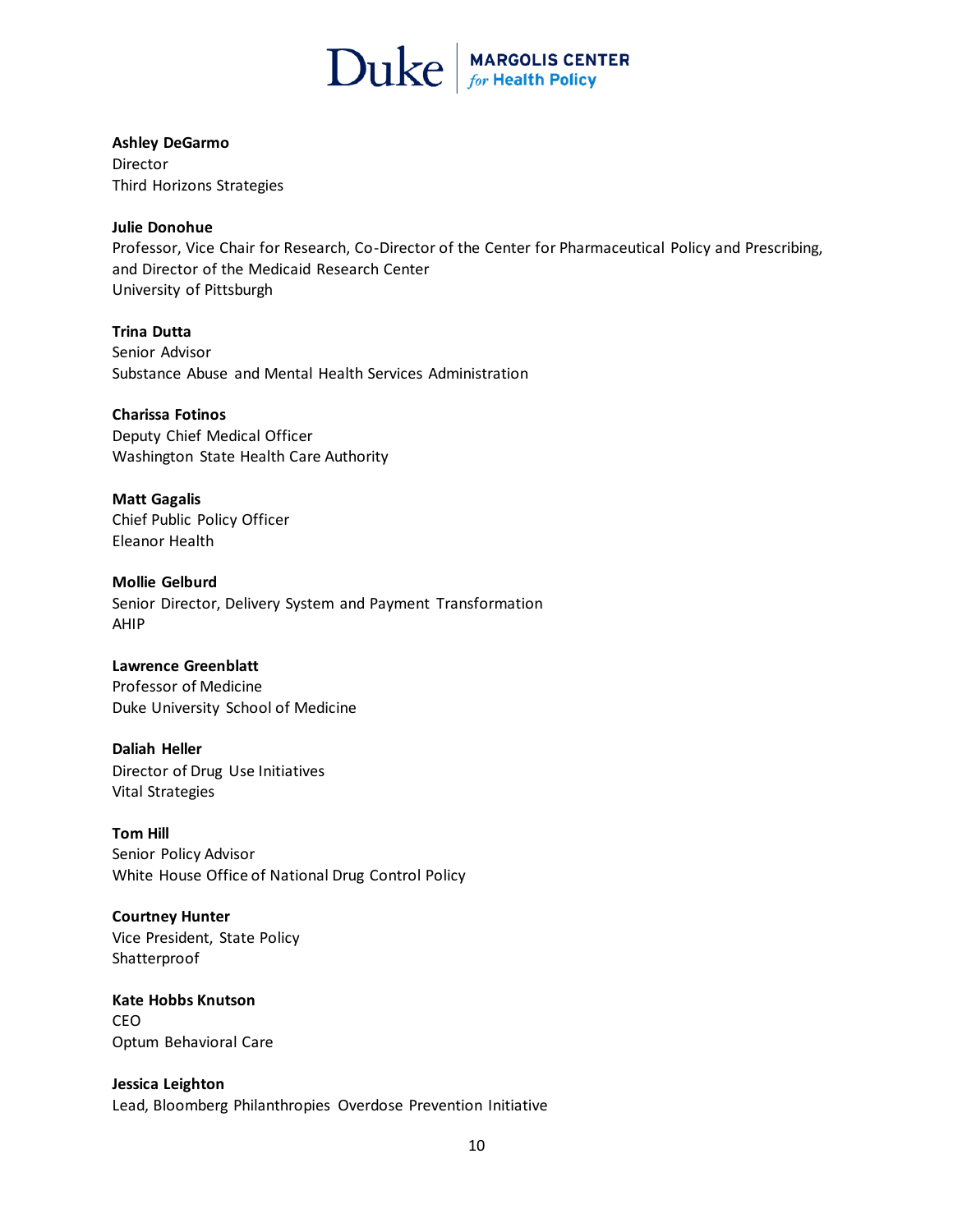

Bloomberg Philanthropies

**Natalie Lester** Medical Director OneFifteen

**Jodi Manz** Project Director, Chronic and Vulnerable Populations National Academy of State Health Policy

**Tami Mark** Senior Fellow, Behavioral Health Financing and Quality Measurement RTI International

**Lindsey Crouse Mitrook** Director Value-Based Care Amerihealth Caritas

### **Rob Morrison** Executive Director and Director of Legislative Affairs National Association of State Alcohol and Drug Abuse Directors

**Lauren Niles** Senior Research Associate National Committee for Quality Assurance

**Simeon Niles** Acting Deputy Director, Division of Health Care Innovation and Integration Center for Medicare and Medicaid Innovation

**John O'Brien** Senior Consultant Technical Assistance Collaborative

**Andrey Ostrovsky** Managing Partner Social Innovation Ventures

**Anjali Patel** Market Access Manager Verily

**Sudha Raman** Assistant Professor in Population Health Sciences Duke University School of Medicine

**Brie Reimann** Assistant Vice President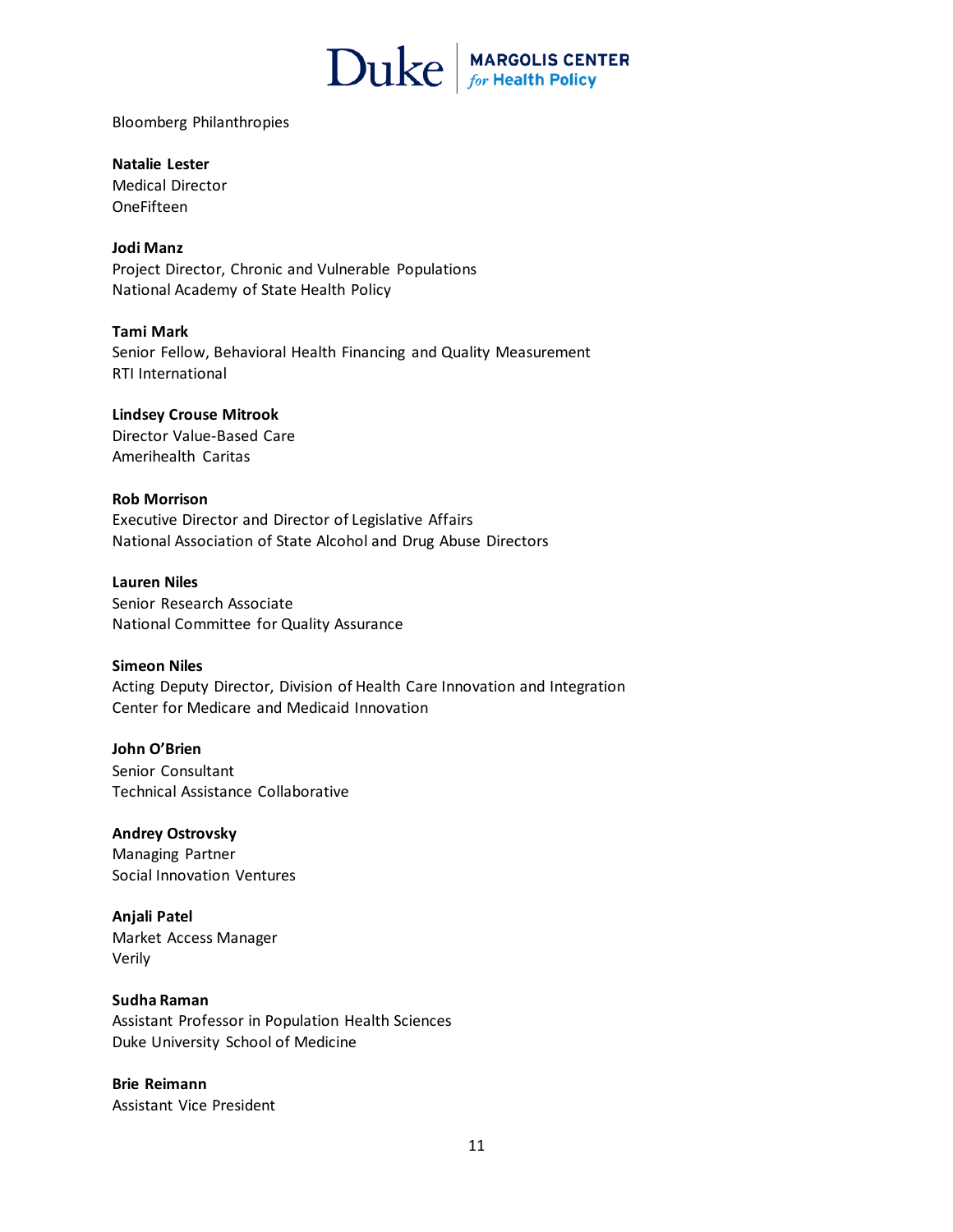

National Council for Mental Wellbeing

**Shawn Ryan** President and CMO BrightView Health

**Matt Salo** Executive Director National Association of Medicaid Directors

**Sarah Scholle** Vice President of Research and Analysis National Committee for Quality Assurance

**Karen Scott** President Foundation for Opioid Response Efforts

**Debra Sisco** Certified Public Manager, Grant and Special Projects State of Nevada, Division of Public and Behavioral Health

**David Smith**  Founder and CEO Third Horizons Strategies

**Maureen Stewart** Senior Research Associate Brandeis University

**Linda Streitfeld** Social Science Research Analyst Center for Medicare and Medicaid Innovation

**Marti Taylor** President and CEO OneFifteen

**Alice Thompson** Acting Director, Division of Health Care Innovation and Integration Center for Medicare and Medicaid Innovation

**Sarah Wattenberg** Director of Quality and Addiction Services National Association for Behavioral Healthcare

**David Whitesock** Founder and CEO